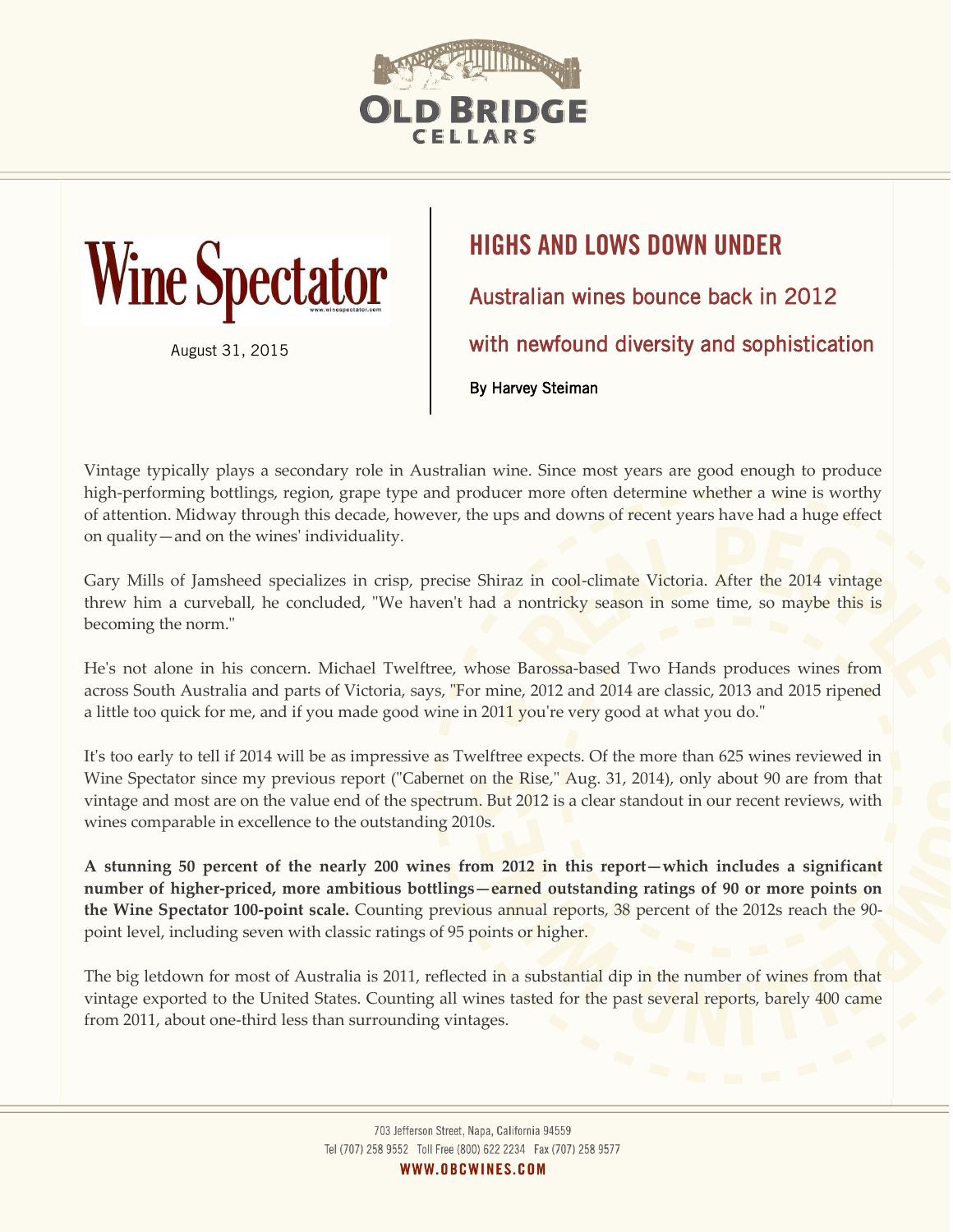

Bernard Hickin, chief winemaker for Jacob's Creek in Barossa, says the U.S. won't see any of the winery's reserve releases from 2011. "As you know, 2011 was a wet and very challenging vintage across the region, and at Jacob's Creek smaller volumes were produced across the board. We moved straight from 2010 to 2012."

Some vintners simply balked at bottling or shipping 2011s to the U.S., among them Henschke, one of Australia's iconic producers, whose late-release Hill of Grace Vineyard Eden Valley 2009 (98, \$725) is the top wine of this report, along with Penfolds Shiraz South Australia Grange 2010 (98, \$850). Proprietor Stephen Henschke says, "Yields were low in 2011, quality was variable and didn't justify exporting in most cases."

Matt Fowles, the Victoria-based proprietor of Fowles, Are You Game and Ladies Who Shoot Their Lunch, released no reds from 2011. "The 2011s need to be carefully sorted out," he says. "For those lucky enough to have Mother Nature cut them a break, the good red wines from 2011 are restrained, elegant and expressive of region. They are just a little difficult to find."

In the past year, 35 percent of the 2011s broke the 90-point barrier. Examples include the distinctly peppery Domaine Terlato & Chapoutier Shiraz Pyrenees L-Block 2011 (93 points, \$60), with a strong mineral streak running through dark berry flavors; the sinewy Giaconda Shiraz Victoria Warner Vineyard 2011 (93, \$111), which focuses its plum and mineral flavors on a taut frame, showing presence and equilibrium; and the Nine Stones Shiraz Hilltops 2011 (91, \$13), made in the high-elevation Canberra region.

Comparing outstanding wines from 2011 and 2012 suggests that Shiraz and blends did better in the sunshine and warmth of 2012. Typically harvested earlier, white wines produced more consistent quality in 2011, but these were mostly reviewed in previous reports.

The top 2012s are luxury labels, including three opulent Shiraz bottlings from Two Hands. The Two Hands Shiraz Eden Valley-Barossa Yacca Block Single Vineyard Menglers Hill 2012 (96, \$120) has a broad-shouldered frame, allowing glimmers of transparency to show through a dense thicket of cherry and raspberry flavors. All the pieces are in place for this wine to age magnificently. (The vineyard was established by Bob McLean when he left St. Hallett; his death in March left a gaping hole in the Barossa firmament.)

Another head-turner is the Penfolds Cabernet Sauvignon South Australia Bin 707 2012 (95, \$350), vibrant, focused and elegant, exhibiting currant, blackberry, potpourri and spice flavors.

An impressive number of majestic wines at 92 to 94 points and priced at \$50 or less provide a pretty good tour of what Australia is doing well these days. Balnaves' focused and expressive Cabernet-Merlot Coonawarra 2012 (93, \$33) layers red berry, black plum, licorice and pumpkin pie spice notes with finesse and density, marking the return of the Coonawarra-based estate after an absence of several years from the U.S. market.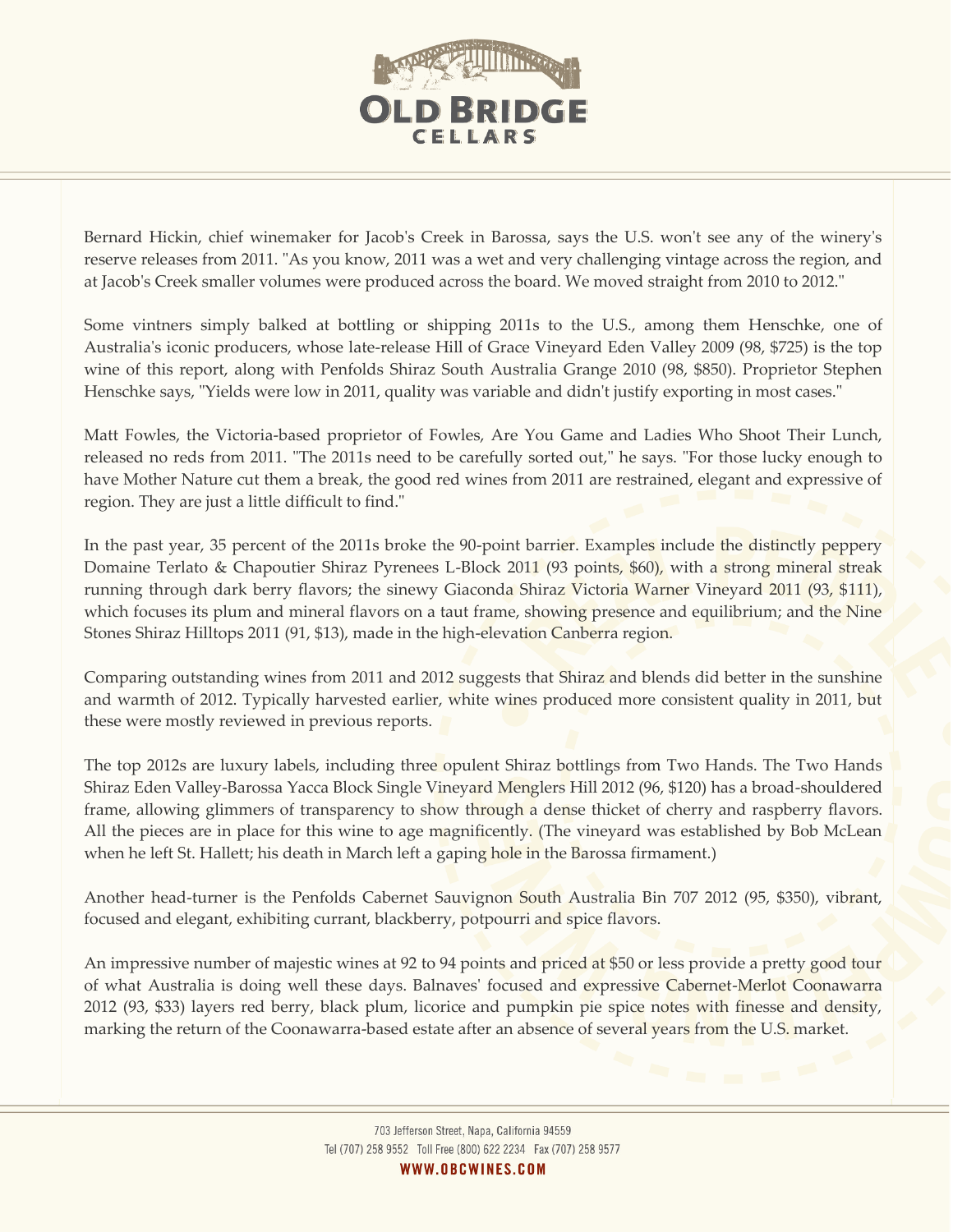

Among Shirazes, St. Hallett's Shiraz Barossa Blackwell 2012 (92, \$39) has depth and impressive persistence, with juicy black cherry, dark plum and roasted meat flavors. **John Duval's Shiraz Barossa Entity 2012 (92, \$40) is fresh and vital, expressing its dark plum and spice flavors on an open texture. Kilikanoon's polished Shiraz Clare Valley Covenant 2012 (93, \$40) layers blackberry, dark plum, floral and clove flavors onto an open-textured frame.** And Tournon's Shiraz Heathcote Lady's Lane Vineyard 2012 (92, \$50), from Michel Chapoutier, offers signature cool-climate pepper notes with its blackberry and tomato leaf character.

Grenache and Grenache-based blends also yield standouts in 2012, including several deft and precise versions from Twelftree Wines, the namesake brand of Two Hands owner Michael Twelftree. Sleek and supple, the Twelftree Grenache Barossa Valley Sturt Ebenezer 2012 (93, \$40) weaves cinnamon and clove notes through lingonberry, raspberry and cherry flavors, with a long finish providing some delicacy. The polished style of the Twelftree Grenache-Mataro Barossa Valley Greenock-Ebenezer 2012 (93, \$40) shows ripe Montmorency cherry and dark plum flavors on a near-weightless frame.

On the value side, Dandelion's Grenache, Shiraz and Mataro blend, Menagerie of the Barossa 2012 (91, \$20), delivers juicy red berry and red plum flavors in a velvety package. The Willunga 100 Grenache McLaren Vale 2011 (91, \$20) is another silk purse from 2011, lithe, supple and appealing for its blueberry, white pepper and floral flavors. And Yalumba's always-reliable Grenache Barossa Old Bush Vine (90, \$19) hints at tangerine and pear notes around lively berry and spice flavors, all set on a sleek frame; it's one of the standout values from 2013.

**Across the continent, in Western Australia, where Margaret River is the marquee appellation, 2011 was a great vintage all around. Among the top bottlings is this report's highest-rated white wine, the Leeuwin Chardonnay Margaret River Art Series 2011 (96, \$89), the No. 5 wine in last year's Top 100. The follow-up vintage, 2012 (94, \$89), is amazingly focused and deft, pulling all its elements together into a cohesive whole and lingering with precision.**

Twelve other Margaret River Chardonnays take their place among the 56 whites from various vintages to exceed 90 points. Among them are Larry Cherubino's Chardonnay Margaret River 2012 (92, \$36), satiny smooth and effusively flavorful, and Voyager Estate's Chardonnay Margaret River 2010 (92, \$48), another brand missing from U.S. shelves for several vintages. Rich in texture, its pineapple, pear and floral flavors finish with finesse and lemony intensity. Yarra Valley stalwart Giant Steps continues to impress with its Chardonnay Yarra Valley Sexton Vineyard 2013 (92, \$42), a lacy, tangy style, with floral, mint and tea flavors.

**Riesling, made in Australia's signature dry and steely style that benefits from five to 10 years of cellaring, excels with such wines as the Grosset Riesling Clare Valley Springvale 2014 (93, \$42), light-footed but explosive, with flavors of pear, honeysuckle, apple and cinnamon, and Kilikanoon Riesling Clare Valley Mort's Block 2013 (92, \$20), floating pear, peach and citrus flavors on a refined texture.**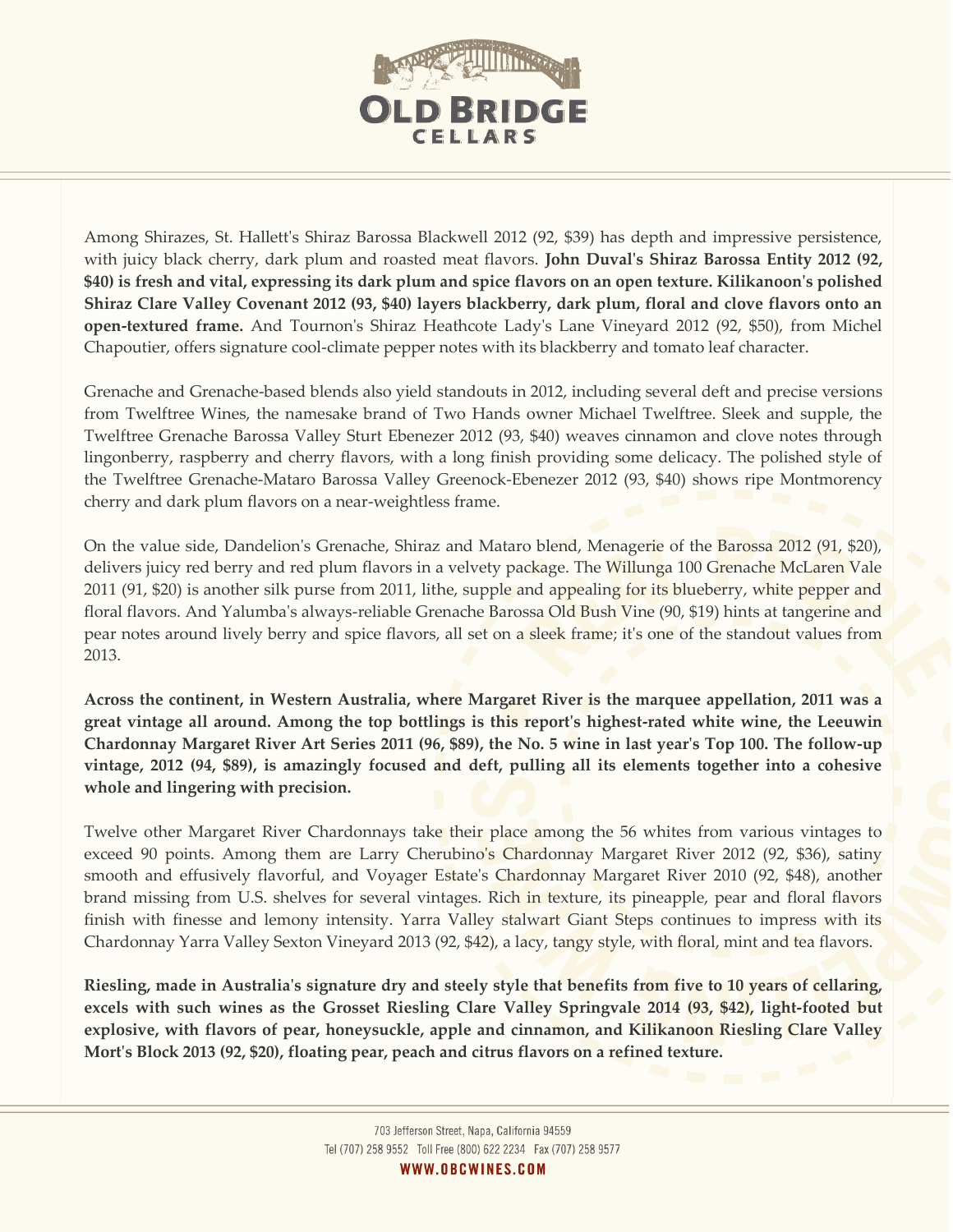

Amid all this vintage variation, the landscape is changing for Australian wine in the United States. We are seeing more imports from cool-climate regions such as Yarra Valley, Victoria, Western Australia, Adelaide Hills and Limestone Coast, and fewer big-boned, high-octane reds from sunny Barossa, Clare and McLaren Vale.

Tasmania, for example, is producing Pinot Noirs such as Josef Chromy's lithe Pinot Noir Pepik 2012 (92, \$30), with inviting wild strawberry, tea leaf and spice flavors, and Dalrymple's supple Pinot Noir Pipers River 2013 (91, \$35), appealing for its blueberry, currant and dusky spice flavors.

**Gavin Speight of Old Bridge Cellars sees a generation of winemakers broadening their horizons. "There's been a massive influx in imports [in Australia], and these young winemakers have the ability to taste wines they couldn't get their hands on before," he notes. "Australian winemakers are so used to having a domestic market to drink up their wines. They're often surprised to come [to the U.S.] and realize they're competing against wines from everywhere."**

**Among Old Bridge's imports are the John Duval Plexus Red Barossa Valley 2012 (91, \$40), a blend of Shiraz, Grenache and Mourvèdre that has transparency to its plum and black currant fruit, and Yeringberg Chardonnay Yarra Valley 2013 (91, \$35), which is light and tangy, with pineapple, pear and floral flavors.**

One glimpse at the most recent wave of Aussie wines comes from Adam Foster, a former Michelin-starred chef with no formal wine training who set up shop in central Victoria. Compact, focused and beautifully knit, the Syrahmi Shiraz Heathcote Demi 2013 (93, \$35) offers expressive blackberry, plum and tangerine fruit.

Australian wine continues to evolve, thanks to new blood and the quality fluctuations of recent vintages. The options coming from the country are widening, and the wine world is richer for it.

## **POINTS SNAPSHOT:**

## BROKENWOOD

| Pinot Noir Beechworth 2014                                 | 88 |
|------------------------------------------------------------|----|
| Pinot Noir Beechworth 2013                                 | 88 |
| Sémillon Hunter Valley ILR Reserve Vineyard Selection 2009 | 88 |
| Sémillon Hunter Valley Oakey Creek Vineyard Selection 2009 | 90 |
| Sémillon Hunter Valley Oakey Creek Vineyard Selection 2008 | 91 |
| Shiraz Australia 2012                                      | 89 |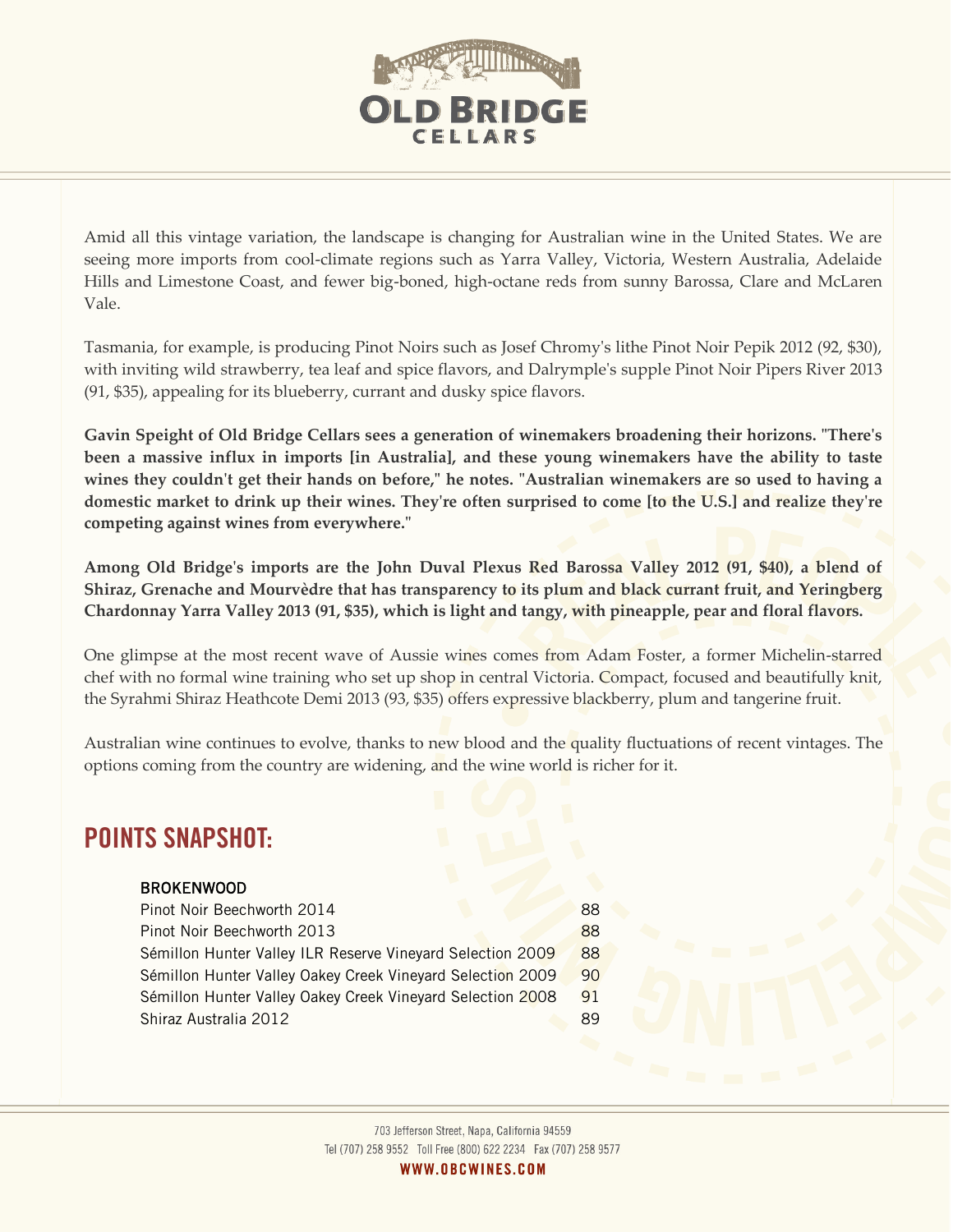

| <b>CULLEN</b><br>Chardonnay Margaret River Kevin John 2012<br>Diana Madeline Margaret River 2012                                                                                                                                                                                                                                                                                                 | 94<br>91                                     |
|--------------------------------------------------------------------------------------------------------------------------------------------------------------------------------------------------------------------------------------------------------------------------------------------------------------------------------------------------------------------------------------------------|----------------------------------------------|
| d'ARENBERG<br>Riesling McLaren Vale The Dry Dam 2014<br>Riesling McLaren Vale The Dry Dam 2013<br>Roussanne McLaren Vale The Money Spider 2012<br>Viognier-Marsanne McLaren Vale The Hermit Crab 2013                                                                                                                                                                                            | 91<br>90<br>89<br>89                         |
| <b>JOHN DUVAL</b><br>Plexus Red Barossa Valley 2012<br>Plexus White Barossa Valley 2013<br>Shiraz Barossa Entity 2012                                                                                                                                                                                                                                                                            | 91<br>89<br>92                               |
| <b>GIANT STEPS</b><br>Chardonnay Yarra Valley Sexton Vineyard 2013<br>Chardonnay Yarra Valley Tarraford Vineyard 2013<br>Pinot Noir Yarra Valley Applejack Vineyard 2013<br>Pinot Noir Yarra Valley Sexton Vineyard 2013                                                                                                                                                                         | 92<br>90<br>91<br>91                         |
| <b>INNOCENT BYSTANDER</b><br>Pinot Noir Yarra Valley 2013                                                                                                                                                                                                                                                                                                                                        | 89                                           |
| <b>KILIKANOON</b><br>Cabernet Sauvignon Clare Valley Killerman's Run 2012<br>Riesling Clare Valley Mort's Block 2013<br>Riesling Clare Valley Mort's Reserve 2013<br>Shiraz Clare Valley Covenant 2012<br>Shiraz Clare Valley Killerman's Run 2012                                                                                                                                               | 89<br>92<br>92<br>93<br>90                   |
| <b>LEEUWIN</b><br>Cabernet Sauvignon Margaret River Art Series 2010<br>Chardonnay Margaret River Art Series 2012<br>Chardonnay Margaret River Art Series 2011<br>Chardonnay Margaret River Prelude Vineyards 2013<br>Chardonnay Margaret River Prelude Vineyards 2012<br>Riesling Margaret River Art Series 2014<br>Shiraz Margaret River Art Series 2011<br>Shiraz Margaret River Siblings 2012 | 89<br>94<br>96<br>91<br>91<br>88<br>90<br>90 |